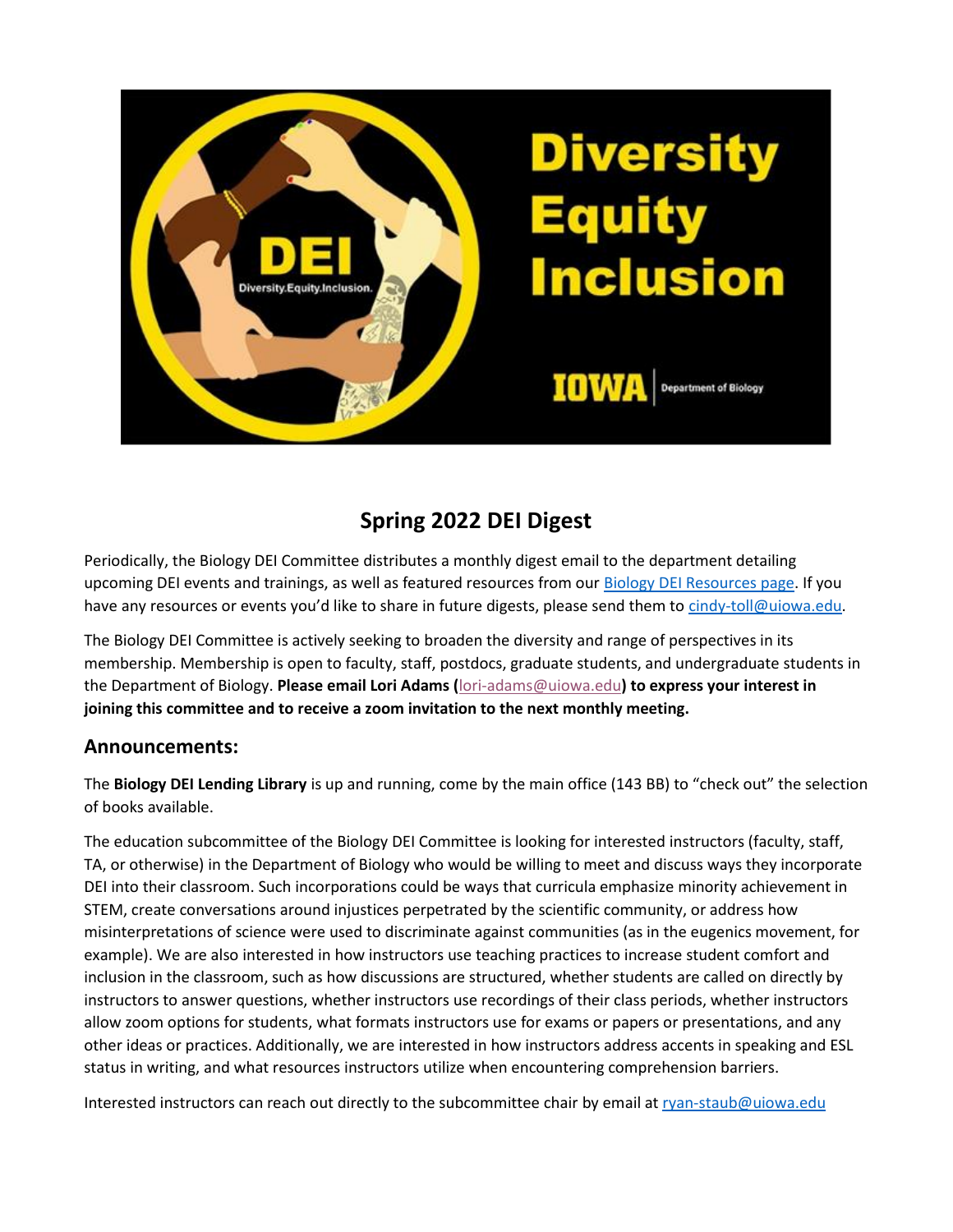# **Spring's Featured DEI Resource:**

Responses to 10 common criticisms of [anti-racism](https://journals.plos.org/ploscompbiol/article?id=10.1371/journal.pcbi.1009141) action in STEMM (Gosztyla et al. 2021) - This article presents lucid arguments in response to frequently-heard obstructionist complaints against DEI work (e.g., "*We should stick to the science*", "*It's reverse discrimination*", and "*we should only hire based on merit*")

### **Upcoming DEI Events:**

*Events are open to all faculty, staff, graduate and undergraduate students, unless otherwise noted.*

March 3 - Igniting Change One Wall at a Time — An Obermann Conversatio[n https://events.uiowa.edu/57566](https://events.uiowa.edu/57566)

March 7 - LGBTQ Safe Zone: Phase I <https://events.uiowa.edu/54212>

March 7 - UI Staff Council DEI Annual Celebration Event <https://events.uiowa.edu/57788>

March 11 – Hawks of Color with Broderick Binns<https://events.uiowa.edu/56551>

April 8 – Picture a Scientist (free movie screening)<https://events.uiowa.edu/58887>

# **Upcoming DEI Training:**

*Staff, faculty, and graduate students: Registration for courses listed below can be found in UI Employee Self Service under My Career/My Training. Once there, click on Enroll in Courses tab.* 

*Undergraduates: please email diversity-resources@uiowa.edu to learn more and register for courses listed below.* 

Click [here](https://diversity.uiowa.edu/programs/training-programs/build-training-initiative) for more information on the BUILD program.

Ongoing Training Programs offered through the Division of Diversity, Equity, and Inclusion

#### **March**

- March 1 BUILD: Miseducated: The Myth of the Meritocracy, Consumerism, and the Workforce
- March 2 BUILD: Putting It All Together Strategies for Managing Difficult Conversations
- March 8 BUILD: Focus on First-Generation College Students
- March 9 BUILD: Beyond the Numbers
- March 10 BUILD: Understanding & Intervening Effectively in Micro-Aggressions
- March 22 BUILD: Beyond the Numbers
- March 23 Iowa City Better Bridges Institute Supplemental Session #3: Leading & Managing Diverse Teams
- March 24 NCBI: Building Effective Relationships (BER)
- March 30 BUILD: Green Zone: Engaging, Retaining, and Graduating Veterans and Military-Connected Students
- March 31 BUILD: A Closer Look at Race in the U.S.

#### **April**

April 6 – BUILD: Across the Generations

- April 12 BUILD: Responsible Action Disability Accommodations on Campus
- April 13 BUILD: BCG: An Introduction to Federal Regulations Affecting International Students
- April 14 BUILD: For the Long Haul Increasing Your Stamina While Doing Justice Work
- April 15 BUILD: Shifting the Monoracial Campus Conversation
- April 18 BUILD: Beyond the Numbers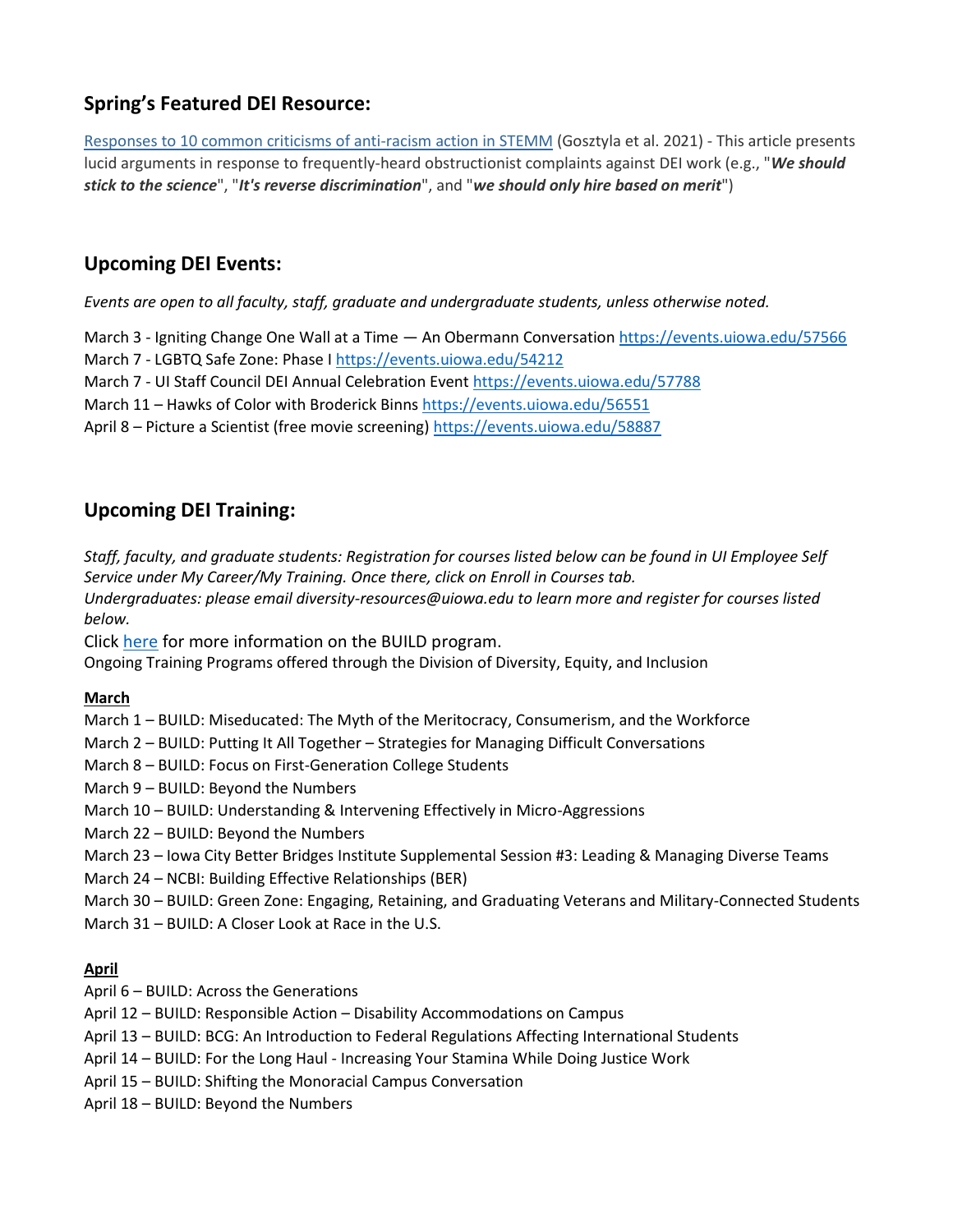### **March Observances and Holidays:**

- National Women's History Month
- Expanding Girls' Horizons in Science and Engineering Month
- Developmental Disabilities Awareness Month
- Ethnic Equality Month
- Gender Equality Month
- March 1 Mardi Gras
- March 1 Maha Shivarati (Hindu)
- March 2 Ash Wednesday
- March 4 Employee Appreciation Day
- March 8 International Women's Day
- March 11 Maha Shivarati (Hindu)
- March 13 Daylight Savings Time begins
- March 14 Pi Day
- March 16-17 Purim (Jewish)
- March 17 St. Patrick's Day
- March 19 Holi (Hindu)
- March 21 World Down Syndrome Day
- March 21-22 Naw-Ruz (Baha'I New Year)
- March 25 International Day of Remembrance of the Victims of Slavery and the Transatlantic Slave Trade
- March 31 International Transgender Day of Visibility

#### **April Observances and Holidays:**

- Arab-American Heritage Month
- Autism Awareness Month
- Celebrate Diversity Month
- Earth Month
- National Child Abuse Prevention Month
- National Volunteer Month
- April 2 Ramadan begins (Muslim)
- April 2 World Autism Awareness Day
- April 2 Equal Pay Day
- April 6 National Tartan Day (Scottish)
- April 10 Palm Sunday (Christian)
- April 15 Good Friday (Christian)
- April 15-23 Passover (Jewish)
- April 17 Easter (Christian)
- April 20 Start of Rivdan (Baha'i)
- April 22 Earth Day
- April 23 National Day of Silence (LGBTQIAA+)
- April 27-28 Yom Hashoah (Jewish)
- April 8 Laylat al-Qadr (Muslim)
- April 30 Ramadan ends (Muslim)

March and April holiday and observances data sourced from kazoohr.com